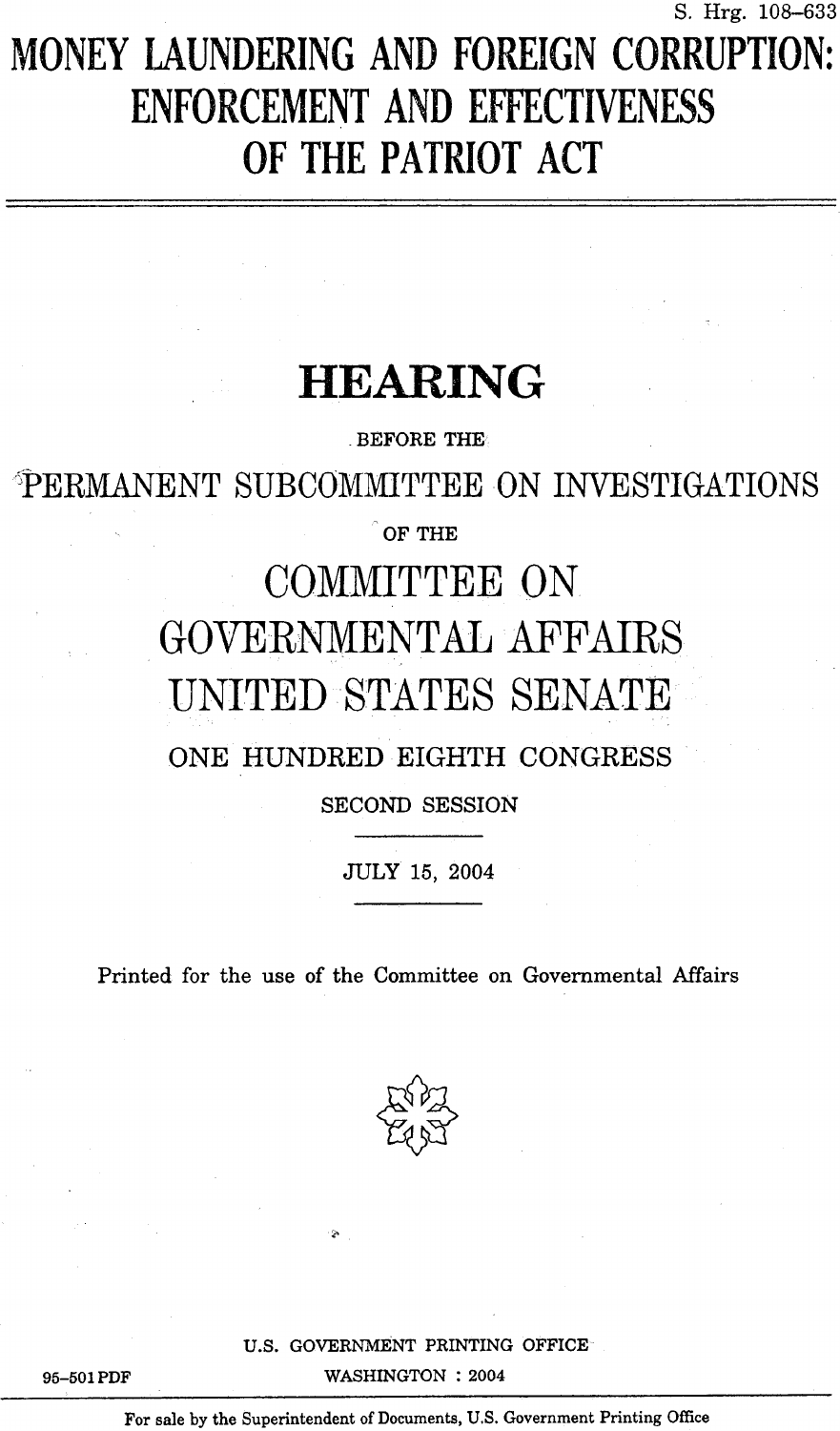#### -20-

The profile estimates the owner's current annual income at \$100,000, and his net worth at \$5 million. The chart requesting a list of "related accounts" is, again, left blank, although the profile states at another point: "Beneficial owner has other investment company with Riggs." The profile is signed by Sean Terry and an illegible signature.

Like the 1998 profile, the 1999 client profile makes no reference to Mr . Pinochet's status as a controversia) political figure. Nor does it mention the proliferating litigation pending against him, including a 1998 world-wíde attachment order in Spain seeking to freeze his bank accounts . ' The 1998 and 1999 profiles are the only KYC information produced by Riggs for the accounts held by the two offshore shell corporations.

In 2001, Riggs Bank prepared a list of the accounts related to Mr. Pinochet as of May 2nd, and another list as of September 12th.<sup>73</sup> It is unclear whether these lists were prepared as KYC documents or for another purpose . Both are written in Spanish, and the name "Pinochet" appears in handwriting at the top of the September list.<sup>74</sup> Both lists identify nearly \$8 million in assets, including a personal account "in Washington" with about \$23,000; three Ashburton accounts (including one CD) with nearly \$6 million ; and two Althorp accounts (including one CD) with a combined total of about \$1 .9 million. These listings establish that the bank was aware of the various accounts controlled by Mr. Pinochet .

Finally, Riggs provided a "KYC Profile" prepared by Riggs & Co . in March 2002, for  $Mr$ . Pinochet's personal money market account.<sup>75</sup> This profile notes that the account had been opened three years carlier, in March 1999 . It marks the client as a "High Profile Customer," and states that a memorandum is attached, although none was provided to the Subcommittee . At a later point, the profile states: "Additional information on file with Group Head." The form also states that a list of all related accounts is held in the "Vault."

The profile states that the Pinochet relationship carne to the Intemational Private Banking Department "though Riggs Embassy Division due to our close professional relationship with the Chilean Embassy in the US." It describes Mr. Pinochet as a "retired Army General," and says the source of his initial wealth was "profits & dividends from several business[es] family owned." It states that the source of his current income is "investment income, rental income, and pension fund payments from previous posts ." It estimates his annual income at \$300,000 to \$500,000, and leaves blank his estimated net worth. It predicts wire transfers of up to \$250,000, but an average account balance of only \$20,000, suggesting an expectation that the account would be sed as a quick pass through for large sums.

The form is signed by Fernando Baqueiro in the International Private Banking Department, Sean Terry, then head of International Banking, and Richard Dunbar, Head of Operations for Intemational Private Banking.

As with the earlier profiles, this 2002 profile contains no reference to or acknowledgment f the ongoing controversies and litigation associating Mr . Pinochet with human rights abuses, corruption, arma sales, and drug trafficking. It makes no reference to attachment proceedings that took place the prior year, in which the Bermuda government froze certain assets belonging to  $M$ : Pinochet pursuant to a Spanish court order - even though, as explained further below, senior Riggs officials obtained a memorandum summarizing those proceedings from outside legal counsel in May 2001.

In-2002, Riggs created for the first time a personal KYC client profile for Mr. Pinochet and teen the sources of his wealth. In an interview, the Embassy Banking account

Riggs document entitied, "Resumen," (9112101), Bates RNB 029982-85 ; Riggs document prepared by the ational Private Banking Department (5/2/01), Bates RNB 029986-88.

A-version of the May 2001 list contained in OCC mes states at the bottom: "Riggs - pinochet .max ." cocument prepared by the International Private Banking Department (5/2/01), Bates OCC 0000490713-15.

<sup>35</sup> "Riggs & Co. KYC Profile," (3/24/02), Bates RNB 029979.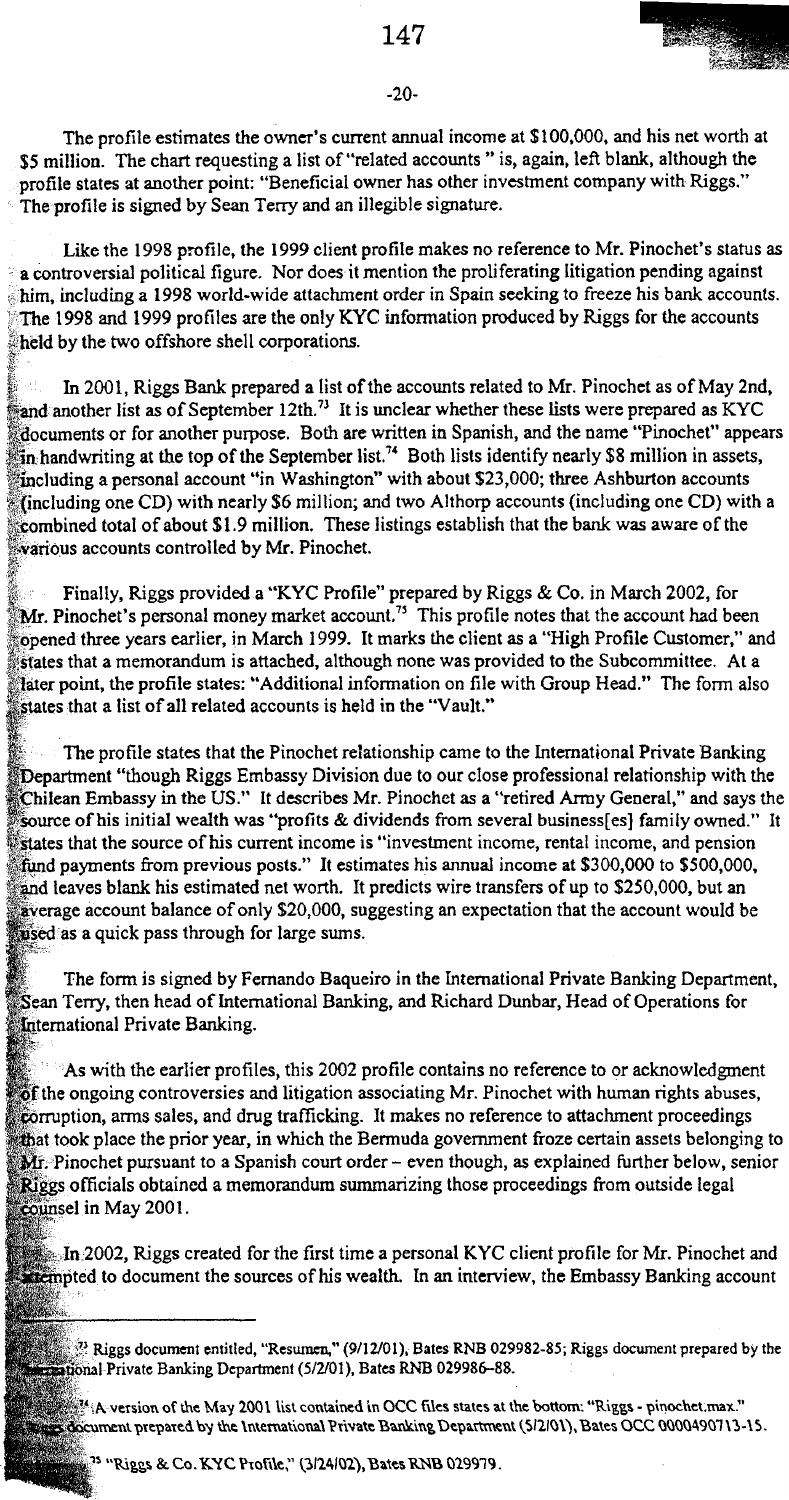#### -21-

manager who handled the Pinochet accounts toid the Subcommittee that while she had reviewed extensive fmancial documentation in previous meetings with Mr . Pinochet, she did not collect copies of this documentation until 2002, when she assert bled a number of materials for the 2002 client profile.<sup>76</sup> These materials included his Chilean tax returns from 1998-2001, indicating an annual income of about \$90,000 per year,<sup>77</sup> an unsubstantiated chart summarizing certain travel and commissions allegedly owed to Mr. Pinochet, $^{78}$  and two formal statements by Mr. Pinochet, dated 1973 and 1989, in which he attested to his own assets.<sup>7</sup> The Embassy Banking account manager told the Subcommittee staff that Mr. Pinochet had also realized significant gains in the Chilean stock market, but did not substantiate these gains in the 2002 KYC profile.<sup>80</sup> When the OCC reviewed the assembled documentation as part of its 2002 examination of the Pinochet ΥÎ accounts, it determined that the information was insufficient to establish the source of Mr. Pinochet's wealth and noted that Mr. Lund from Riggs had agreed with this assessment.<sup>81</sup>

Evading Detection. In addition to opening multiple accounts for Mr. Pinochet in the United States and London, Riggs took several actions consístent with helping Mr . Pinochet evade a court order attempting to freeze his bank accounts and escape notice by law enforcement.

InOctober 1998, a Spanish magistrate issued two international arrest warrants for Mr. Pinochet for murder, torture, hostage-taking, and genocide.<sup>82</sup> On October 17, 1998, pursuant to those warrants, Mr. Pinochet was arrested at a London hospital where he was recuperating from back surgery. Months of litigation ensued in both Spanish and British courts .

Among other actions, a Spanísh magistrate issued an attachment order in October 1998, against all bank accounts held directly or indirectly by Mr. Pinochet, his family members, or third parties in any country.<sup>83</sup> On November 5, 1998, Spain's highest criminal court, the Audiencia Nacional, affirmed criminal jurisdiction oven Mr . Pinochet, and on December 10, 1998, ratified the attachment order against Pinochet bank accounts.<sup>84</sup> In the United Kingdom, on November 25, 1998, the British Law Lords denied Mr . Pinochet's claim of diplomatic immunity lo prosecution, then set aside that determination on December 17, 1998.<sup>85</sup> On March 24, 1999, the Law Lords authorized an extradition hearing to determine whether Mr. Pinochet should be transferred to Spain.<sup>86</sup>

<sup>76</sup> Interview of Carol Thompson (6/23/04) .

" "Riggs & Co . KYC Profile," (3/24/02), Bates OCC 0000045842-49-

 $71$  Id. at Bates OCC 0000045835-36. No proof of these assets is provided.

 $^{79}$  Id. at Bates OCC 0000045850-52. No proof of these assets is provided.

<sup>10</sup> Interview of Carol Thompson (6/23/04). The International Banking Group head stated that Riggs independently confirmed that, over the relevant time period, the Chilean stock market had increased in value, and it was plausible that an investor could have earned a large profit. However, the bank made no specific inquiry into Mr. Pinochet's claimed profits. Interview of Ray Lund (7/7/04).

<sup>31</sup> OCC document, "Targeted Examination: Accounts related to Mr: Augusto Pinochet" (7/9/02), Bates OCC 0000517600.

<sup>82</sup> See copies of the two international arrest warrants at http://www.derechos.org/nizkor/ chile/juicio/dili.html (as of 6/25/04); and http://www.derechos.org/nizkor/chile/juicio/ recurso6.html (as of 6/25/04).

<sup>83</sup> See attachment order, Auto del Juzgado Central de Instruccion No. 5 (10/19/98); copy of appellate court decision ratifying this attachment order at http://www.derechos.net/doc/pino/ proceso.html (as of 6/25/04); Fulbright: & Jaworski memorandum by Andres Rigo to Steven B. Pfeiffer regarding "Attachment of bank accounts: status and background," (5/21/01), Bates OCC 0000045921 .

" For a copy of the court decisions, see http ://www.derechos .org/nizkor/chile/juicio/ audi .html (as of 6/25/04); http://www.derechos.net/doc/pino/proceso.html (as of 6/25/04).

<sup>45</sup> Regina v. Bartle, 37 I.L.M. 1302 (U.K. House of Lords, 11/25/98); In re Pinochet, 237 N.R. 201 (U.K. House of Lords, 12/17/98).

 $\frac{R}{R}$  Regina V, Bartle, 38 I.L.M. 581 (U.K. House of Lords, 3/24/99) at 582.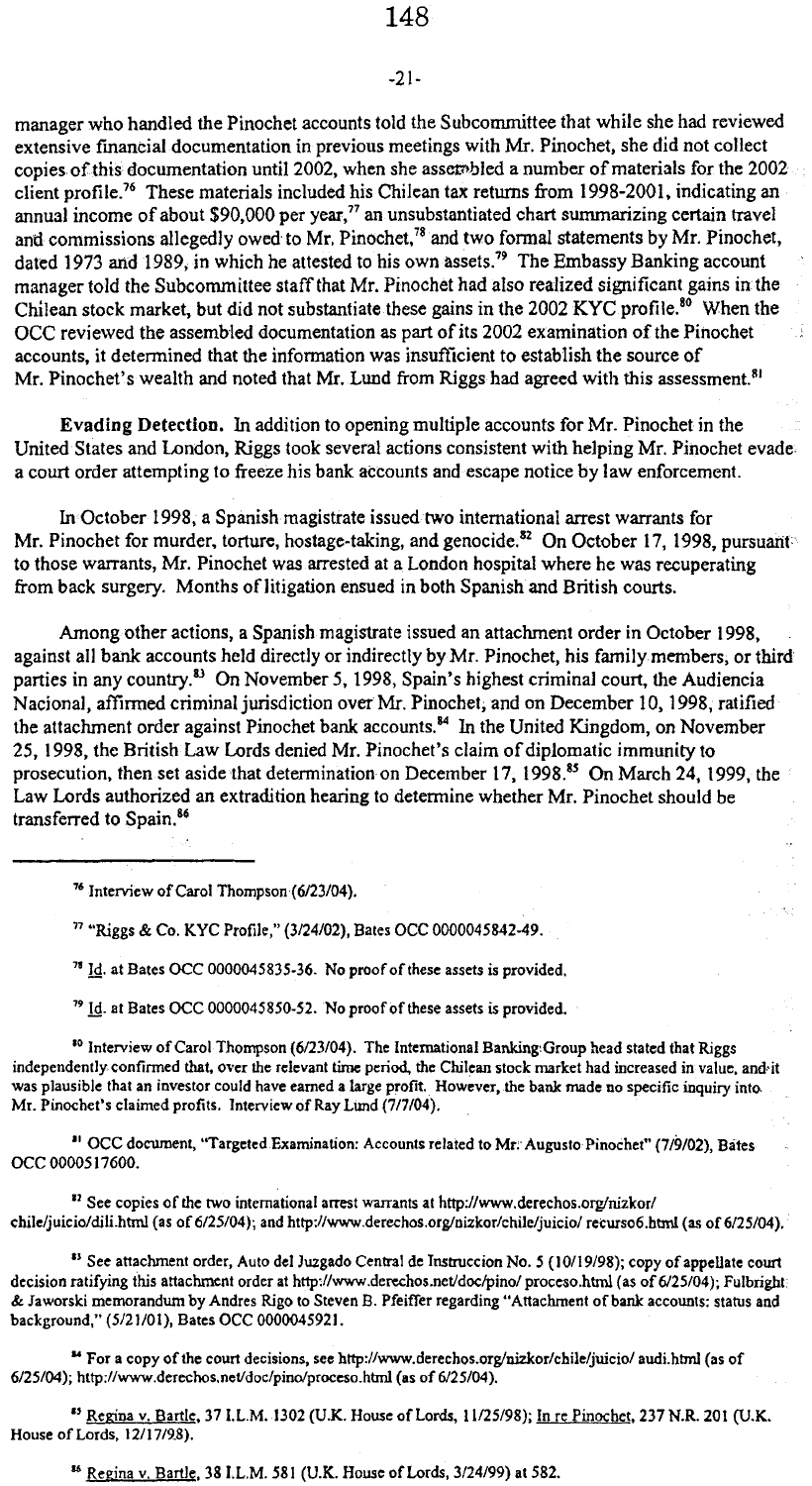#### Main Exhibj

#### WORK AND FINANCIAL ACTIVITIES OF AUGUSTO PINOCHET UGARTE

<sup>1</sup> . FROM 1936 TO 1998 ACTIVE DUTY OFFICER OF THE ARMY OF THE REPUBLIC OF CHILE.

-FROM 1973 TO 1998 COMMANDERIN CHIEF OF THE ARMED FORCES .

- 2. FROM 1998 TO DATE: SENATOR EMERITUS FOR LIFE OF THE REPUBLIC OF CHILE
- 3 . FROM March 11, 1998, RETTRED FROM NATINOAL DEFENSE
- 4. INVESTOR, BUYING AND SELLING FOR PROPERTY
- 5. FROM 1973 TO 1990-PRESIDENT OF THE REPUBLIC OF CHILE
- 6. BUYING AND SELLING OF STOCK (EQUITIES)
- 7. ROYALTIES: HAVE WRITTEN VARIOUS BOOKS WHICH ARE PUBBLISHED AND SOLD, SOME OF WHICH HAVE BEEN TRANSLATED INTO ENGLISH, FRENCH, AND OTHER LANGUAGES
- 8. SAVINGS IN VARIOUS FINANCIAL INSTITUTIONS
- 9. PERSONAL LIBRARY: 100,000 VOLUMES OF BOOKS
- 10. COMMISSIONS FROM SERVICE AND TRAVEL ABROAD: VARIOUS IN DIFFERENT PHASES OF LIFE

Hand written note (in his personal handwritting per C. Thompson): Payment of "reserved income" as President of the Republic  $48,000,000$  (Chilean money = approx. USD 100,000) returned to the Treasury May,1998.

NOTE: COMMISSIONS, FEES AND HONORARIUM FOR WORK PERFORMED ON SPECIÁL PROJECTS (MILTTARY AFFAIRS) OUTSIDE 'OF CHILE THROUGHOUT THE MILITARY YEARS IN VARIOUS COUNTRIES AS A HIGH RANKING MILITARY ARMY OFFICER, AS COMMANDER -4N-CREF OF THE CHILEAN ARMY AND AS PRESIDENT OF THE REPUBLIC. THIS ITEM IS THE LARGEST WITH MORE THAN \$5,300,000.00 ACCUMULATED FROM 1956 'IO'T997. (AS listed in Exhibit  $I$ )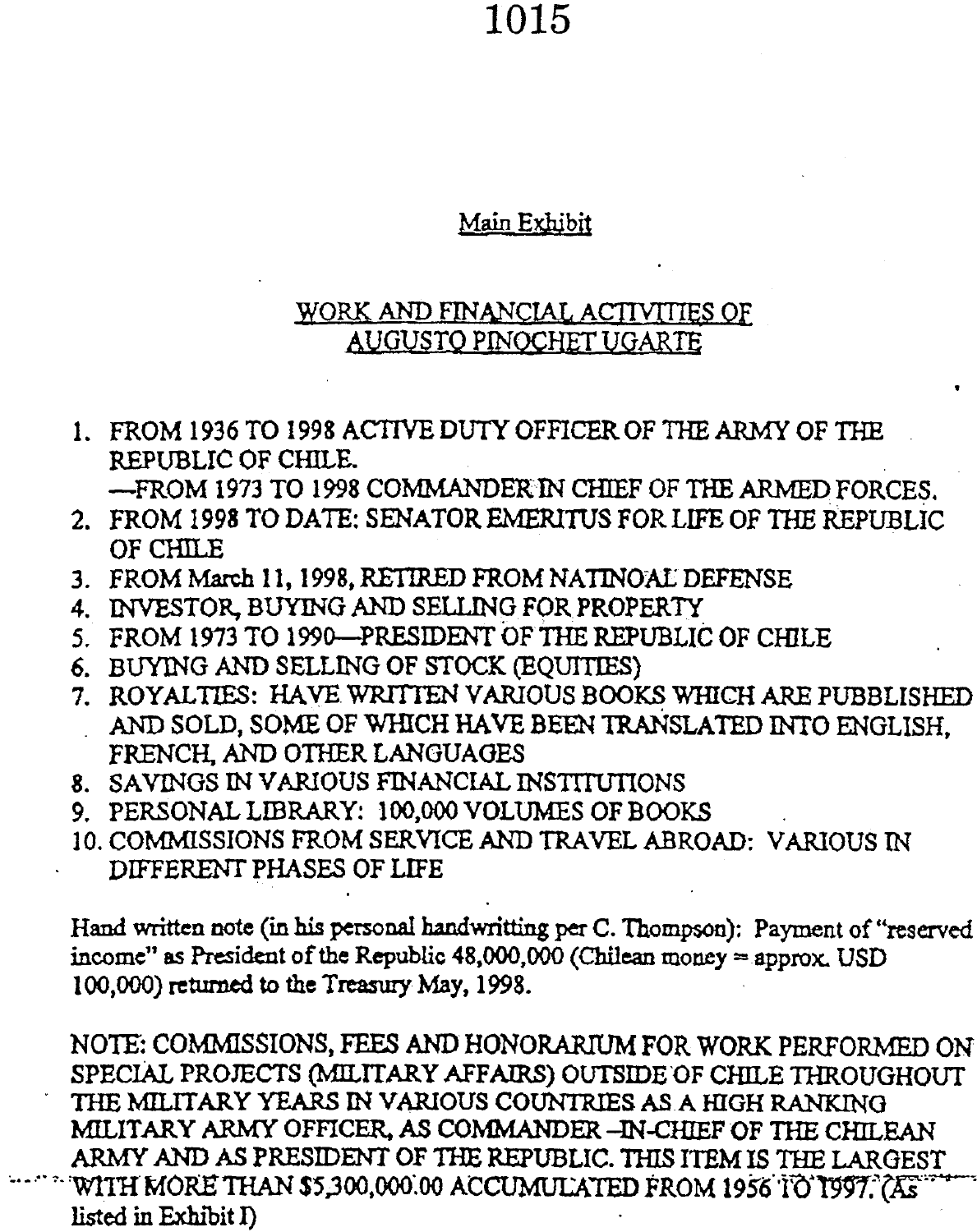#### Exbíbit I

#### Commission from Service Abraad

|                                                                                |                                      | <b>1016</b>                                                                                                                                                                                                                                                           |                       |                      |
|--------------------------------------------------------------------------------|--------------------------------------|-----------------------------------------------------------------------------------------------------------------------------------------------------------------------------------------------------------------------------------------------------------------------|-----------------------|----------------------|
|                                                                                |                                      | Exhibit I                                                                                                                                                                                                                                                             |                       |                      |
|                                                                                | prepared by the Ministry of Defense. | Note: This document summarizes all foreign travel by the client. The Documents<br>referred to in the first column correspond with the official number stamped on the actual<br>travel orders, some of which (not all) are included in this package. This document was |                       |                      |
| Republic of<br>Chile<br>Ministry of National<br>Defense<br>Subsecretary of War |                                      |                                                                                                                                                                                                                                                                       |                       |                      |
|                                                                                | Abroad                               | <u>Commission from Service</u>                                                                                                                                                                                                                                        |                       |                      |
| Docume<br>nt                                                                   | Date                                 | Country                                                                                                                                                                                                                                                               | Date of<br>Commission | End of<br>Commission |
| 166                                                                            | 3/22/56                              | Ecuador                                                                                                                                                                                                                                                               | 4/1/56                | 6/30/59              |
| 276                                                                            | 12/18/64                             | <b>USA</b>                                                                                                                                                                                                                                                            | Dec-64                | $Jan-65$             |
| 211                                                                            | 12/29/67                             | <b>USA</b>                                                                                                                                                                                                                                                            | Dec-68                | Feb-68               |
| 202                                                                            | 8/29/72                              | Mexico                                                                                                                                                                                                                                                                | 9/10/72               | 9/24/72              |
|                                                                                | 1974                                 | <b>Brazil</b><br><b>US \$800,000</b>                                                                                                                                                                                                                                  |                       |                      |
|                                                                                | 1974                                 | Paraguay<br>\$1,500,000 **                                                                                                                                                                                                                                            |                       |                      |
|                                                                                | 1976                                 | <b>USA</b><br>US \$3,000,000                                                                                                                                                                                                                                          |                       |                      |
| $\chi \gtrsim$                                                                 | ١.                                   | Argentina<br>US \$500,000                                                                                                                                                                                                                                             |                       |                      |
|                                                                                |                                      | Spain<br>US \$1,000,000                                                                                                                                                                                                                                               |                       |                      |
|                                                                                |                                      |                                                                                                                                                                                                                                                                       |                       |                      |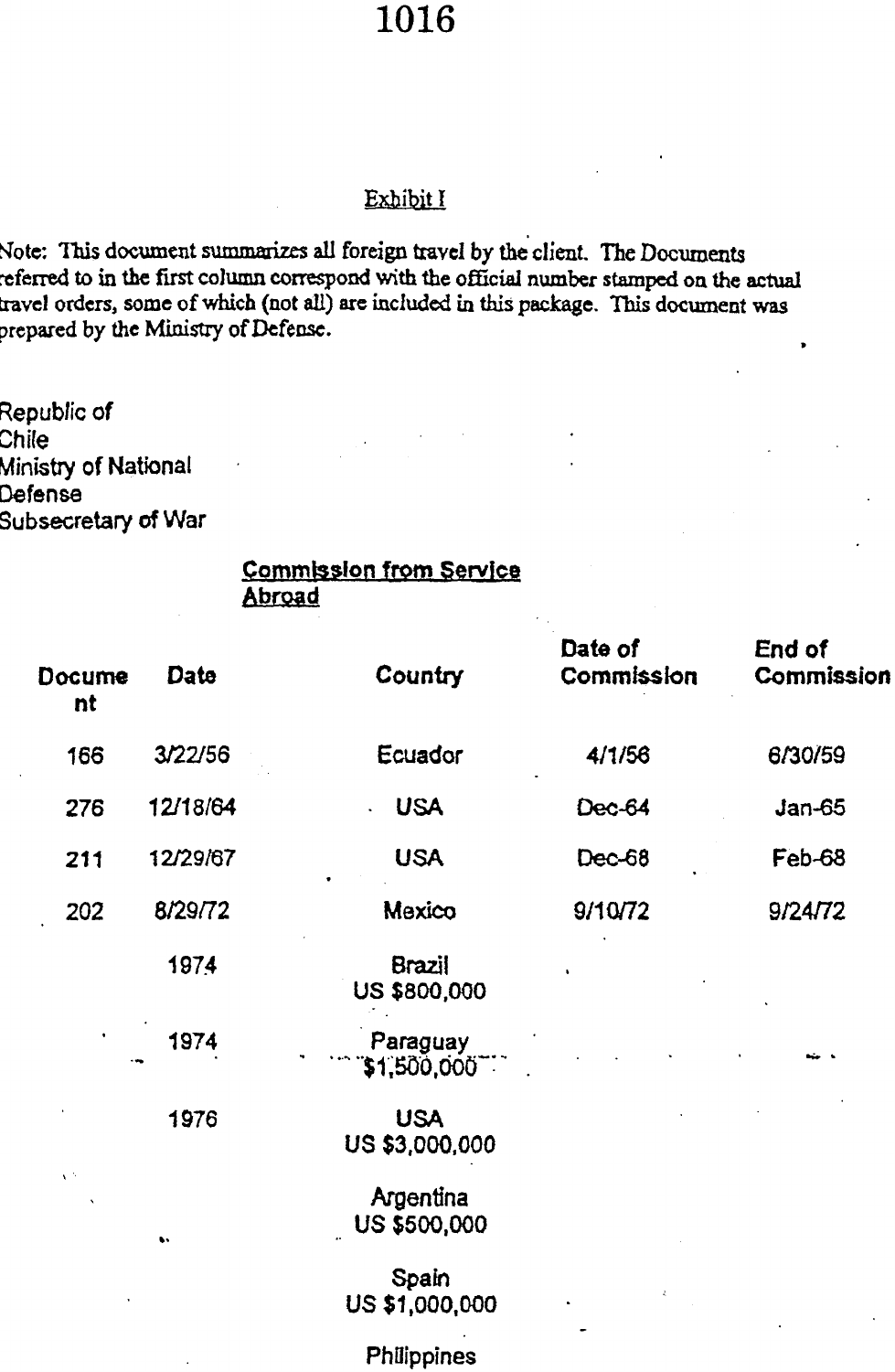|     | 5/6/91   | visit to military installations and<br>Factories in: Brazil<br>Portugal, UK                                                                                              |  |
|-----|----------|--------------------------------------------------------------------------------------------------------------------------------------------------------------------------|--|
| 375 | 8/12/93  | Brazil, Hong Kong,<br>China<br>South Africa, Thailand<br>Switzerland                                                                                                     |  |
| 495 | 10/13/93 | Brazil to visit XX<br>Conference<br>of Commanders of US<br>Forces                                                                                                        |  |
| 191 | 4/15/94  | Czech Republic,<br>Switzerland<br>US: Visit to military<br>factories                                                                                                     |  |
| 370 | 9/21/95  | UK, Malaysia, Brazil:<br>Invitation<br>from Chief of Defense<br>Forces and<br>Foreign corporations<br>\$3,000,000                                                        |  |
| 423 | 10/31/95 | Argentina                                                                                                                                                                |  |
| 392 | 9/25/98  | UK Invitation "Military<br>Industry"                                                                                                                                     |  |
| 370 | .8/19/97 | Brazil:<br>Invitation of<br>the Chief<br>Of Staff of the Army                                                                                                            |  |
| 452 | 9/23/97  | UK, China Invitation<br>from Royal<br>Industrial ordinance and<br>President of<br>the Central Military<br>Commission<br>of the People's Republic of China<br>\$2,500,000 |  |
| 577 | 11/19/97 | Ecuador. Participate on                                                                                                                                                  |  |

ä,

 $\ddot{\phantom{0}}$ 

÷,

 $\hat{\mathcal{A}}$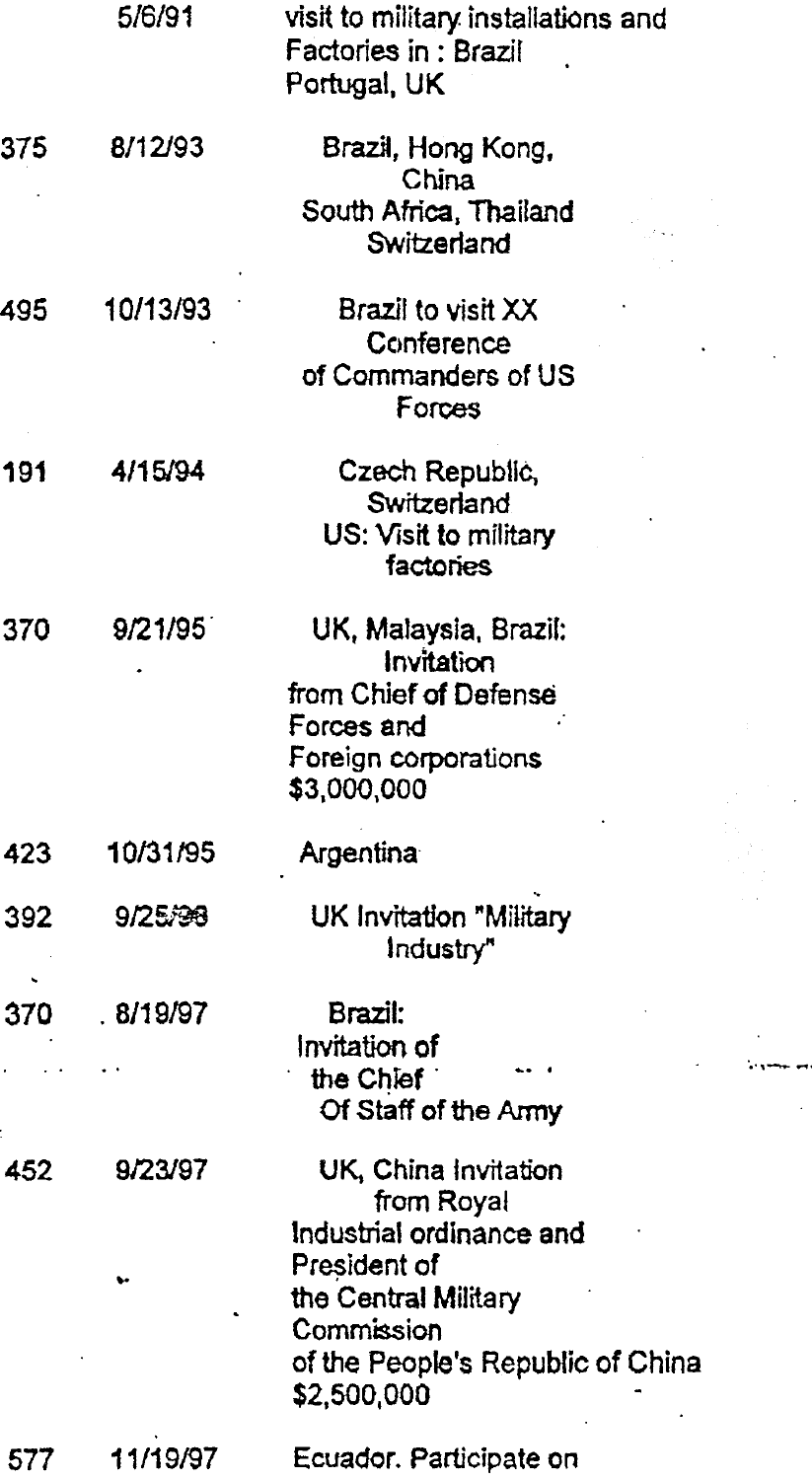the XXII Conference of Commanders<br>of Militaries in the<br>Americas

 $\mathcal{L}_{\bullet}$ 

From<br>10/21/88<br>to 3/3/00

U,

 $\sqrt{3}$ 

U.K.